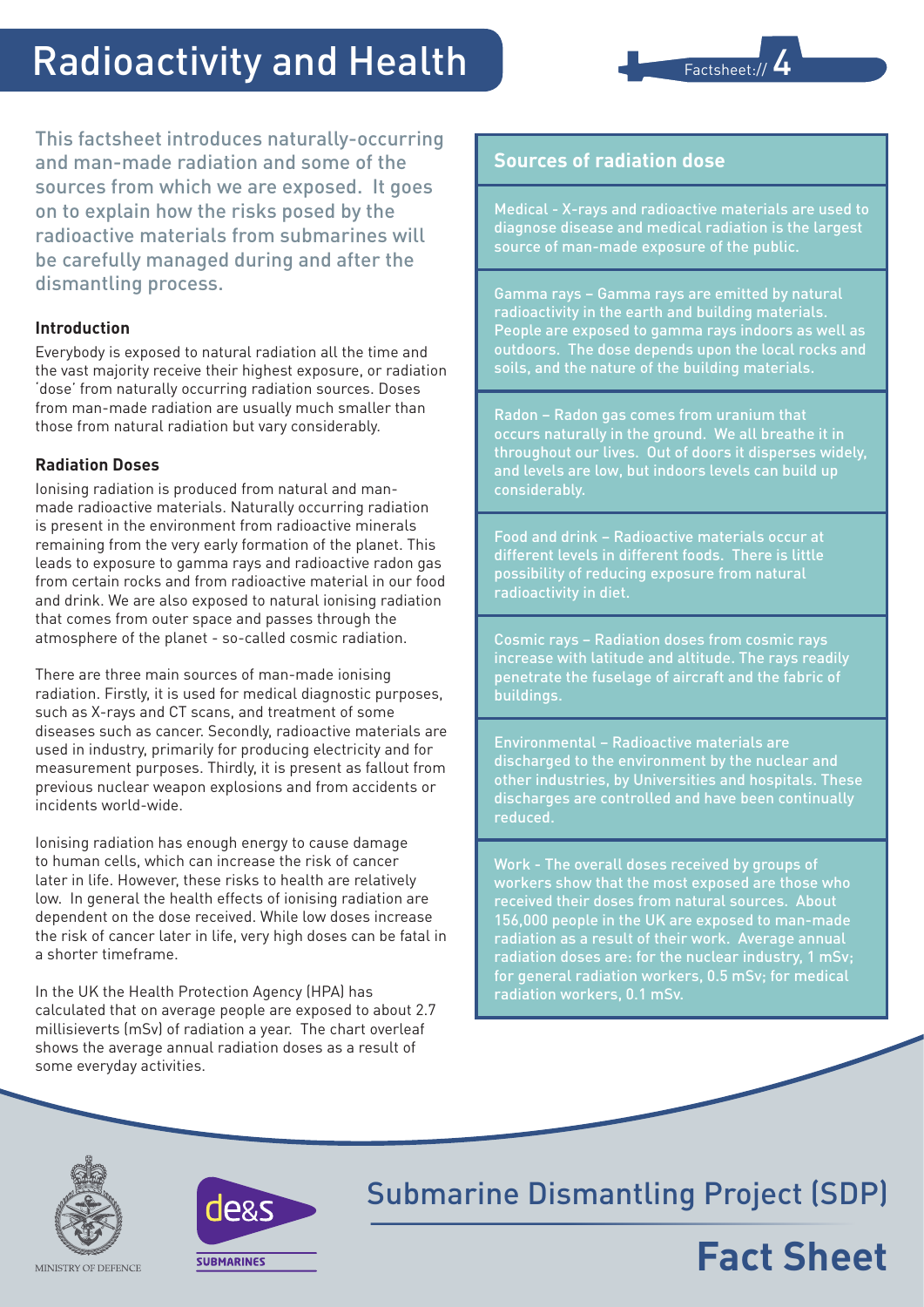





## This chart shows the yearly doses for different occupational groups compared with the UK average

In many ways, submarine dismantling will be similar to the dismantling of a large, conventionally powered ship but the important difference is that the initial dismantling activity will also require the safe management of radioactive materials.



**Source:** Health Protection Agency - Radiation Doses - Maps and Magnitudes

**Source:** Health Protection Agency - Radiation Doses - Maps and Magnitudes

#### **Submarine dismantling and radioactive materials**

The submarine nuclear reactor is designed to be compact and very well-shielded within the Reactor Compartment (RC) of the submarine. Almost all of its radioactivity is contained within the robust metal structure of the Reactor Pressure Vessel (RPV) and all the highly radioactive fuel is removed from the RPV shortly after the submarine leaves service. What remains for initial dismantling is the metal in the RPV that has become radioactive during operation, and the pipe work connected to the RPV that has been contaminated with small amounts of radioactive deposits. There may also be small amounts of radioactive contamination in other parts of the submarine, outside the Reactor Compartment.

#### **What are the risks of accidents and leaks from the dismantling process and how will the risks be managed?**

No industrial activity (nuclear or conventional) is risk free, and activities involving radiation can be harmful to both humans and the environment if not properly managed and controlled. For this reason, submarine dismantling activities

Submarine dismantling will involve radiation doses to workers that are well below the legal limits and discharges will be controlled and monitored to ensure there are no ill effects

will be carried out to stringent safety standards and will be closely regulated by independent bodies (for more information see the factsheet on Regulation).

Before any dismantling activities can begin, a Safety Case must be prepared. The Safety Case must prove to the regulators that every conceivable accident scenario has been assessed and that all reasonable measures have been put in place to prevent accidents from occurring and to minimise their impact if they do occur.

It is physically impossible for there to be a nuclear reactor accident during the dismantling process as all the nuclear fuel is removed from the submarine before it is dismantled. Also, as the vast majority of the radioactive material remaining in the submarine is fixed within the solid metal of the RPV, the risk of radioactive material escaping is extremely small. The initial dismantling process will also carefully manage the much smaller amounts of radioactive contamination that may be found in the submarine outside the Reactor Compartment. All materials removed from the submarine will be fully monitored and controlled to ensure that all hazardous material, whether radioactive or non-radioactive, is properly managed in line with strict regulatory requirements.

#### **Will there be radioactive discharges and how will the public and the environment be protected?**

As with other similar industrial sites dealing with radioactive material, dockyards are permitted to discharge liquids containing very small quantities of radioactivity into waterways. Discharges are controlled within strict limits set by the Environment Agency or Scottish Environment Protection Agency and the local environment is monitored to be sure that there are no ill-effects from these discharges.

### **How will workers be protected from radiation?**

Workers' exposure to radiation from submarine dismantling activities will be carefully managed to reduce any health risk to levels that are as low as reasonably practicable. The annual radiation dose received by workers will be well within the limits set by UK law.

A variety of methods can be used to protect both workers and the public from radiation including shielding (to block radiation), containment (to prevent radioactive materials escaping) and strict controls on access to areas where there are radiation hazards. The selection and use of suitable methods is part of the rigorous design process that supports the Safety Case that must be approved by regulators.